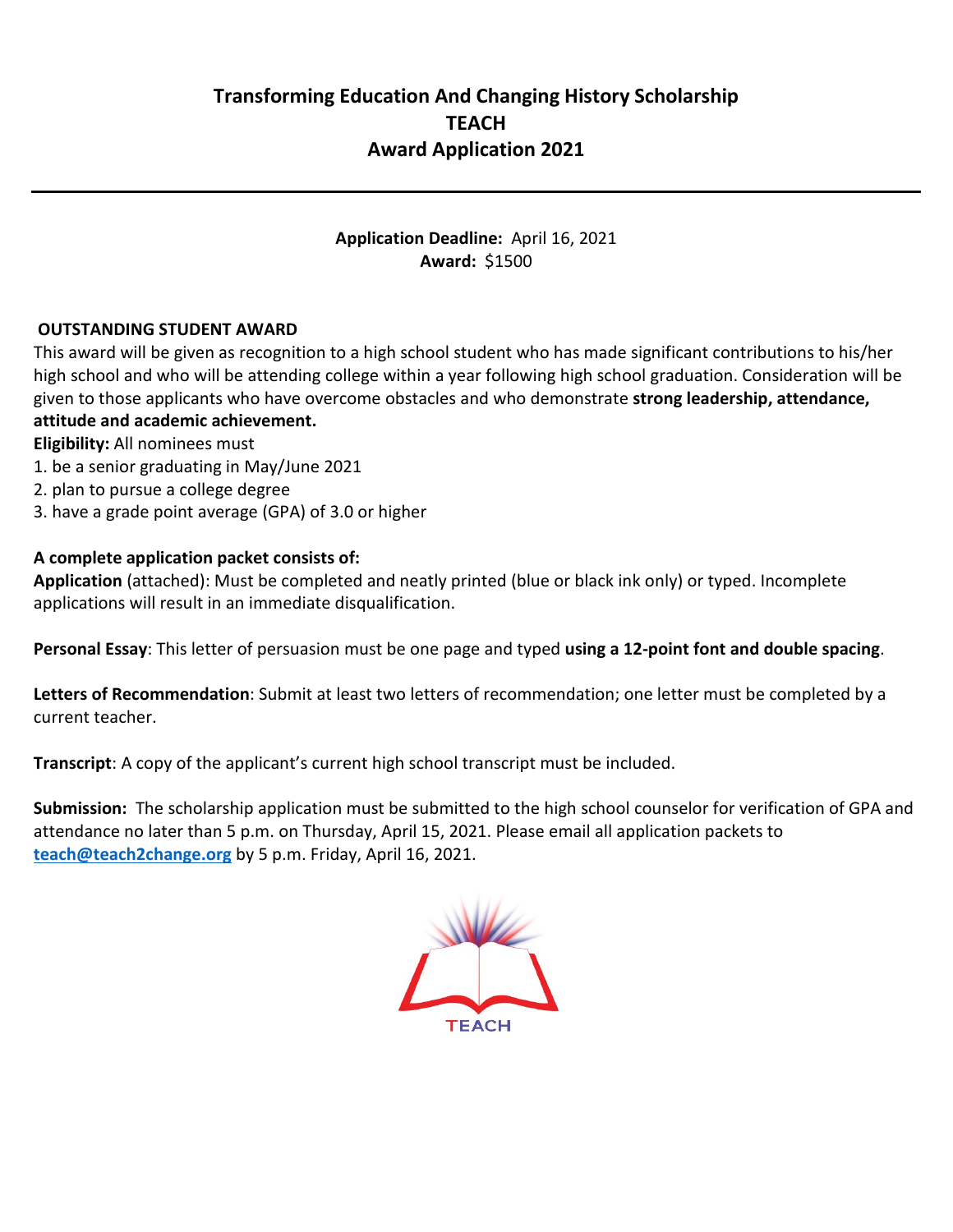# **Transforming Education And Changing History Scholarship Award Application 2021**

**Date: \_\_\_\_\_\_\_\_\_\_\_\_\_\_\_\_\_\_\_\_\_\_\_\_\_**

| PERSONAL INFORMATION                                                                                             |  |
|------------------------------------------------------------------------------------------------------------------|--|
|                                                                                                                  |  |
|                                                                                                                  |  |
|                                                                                                                  |  |
|                                                                                                                  |  |
| <b>SCHOLASTIC AWARDS AND ACHIEVEMENTS</b><br>Please list all academic or school related awards and achievements: |  |

**OTHER AWARDS AND ACHIEVEMENTS Please list all community or non-school related awards and achievements:**

**SCHOOL SPONSORED ORGANIZATIONS** 

**Please list any school sponsored organizations in which you have participated and list any offices you have held:**

**OTHER ORGANIZATIONS and EXTRACURRICULAR ACTIVITIES Please list any other organizations in which you have participated along with the offices you have held:**

**COMMUNITY SERVICE Please list all school and community service activities in which you have participated:**